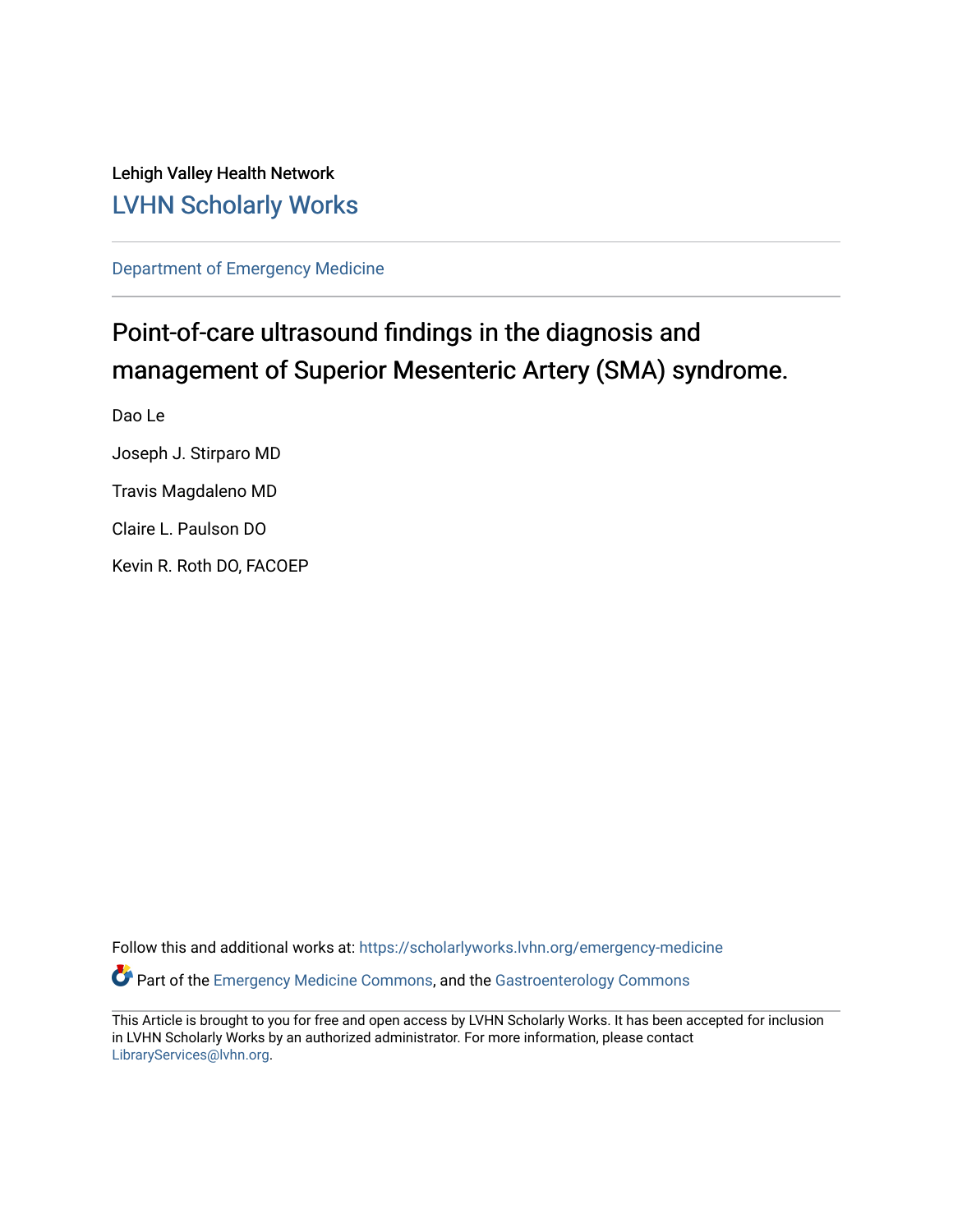# **ARTICLE IN PRES**

[American Journal of Emergency Medicine xxx \(xxxx\) xxx](https://doi.org/10.1016/j.ajem.2022.02.018)



Contents lists available at ScienceDirect

# American Journal of Emergency Medicine



journal homepage: <www.elsevier.com/locate/ajem>

## Point-of-care ultrasound findings in the diagnosis and management of Superior Mesenteric Artery (SMA) syndrome

## Dao Le, BS a,\*, Joseph J. Stirparo, MD, MBA <sup>b</sup>, Travis F. Magdaleno, DO <sup>c</sup>, Claire L. Paulson, DO <sup>d</sup>, Kevin R. Roth, DO <sup>d</sup>

<sup>a</sup> Lehigh Valley Health Network, Department of Emergency and Hospital Medicine / USF Morsani College of Medicine, Cedar Crest Boulevard & I-78, Allentown, PA 18103, USA **b** Lehigh Valley Health Network, Department of Surgery, Division of Trauma and Acute Care Surgery / USF Morsani College of Medicine, Cedar Crest Boulevard & I-78, Allentown, PA USA18103, United States of America

<sup>c</sup> Lehigh Valley Health Network, Department of Medicine, Division of Gastroenterology / USF, Morsani College of Medicine, Cedar Crest Boulevard & I-78, Allentown, PA 18103, USA d Lehigh Valley Health Network, Department of Emergency and Hospital Medicine, Division of Ultrasound/ USF Morsani College of Medicine, Cedar Crest Boulevard & I-78, Allentown, PA 18103, USA

### article info abstract

Article history: Received 19 October 2021 Received in revised form 8 February 2022 Accepted 8 February 2022 Available online xxxx

Keywords: Superior Mesenteric Artery (SMA) syndrome Point-of-care ultrasound (POCUS) Gastrointestinal Computed tomography (CT)

Superior mesenteric artery (SMA) syndrome is a potentially fatal condition that can be difficult to diagnose for emergency medicine physicians due to its rarity and vague gastrointestinal symptom presentation. Patients arriving at the emergency department (ED) with this condition may encounter delays in proper supportive care and treatment. We present the case of a 21-year-old female who was seen in the ED for nausea, non-bloody vomiting, and rapid weight loss. Through point-of-care ultrasound (POCUS) findings, she was diagnosed with SMA syndrome and received appropriate, supportive care for her condition before catastrophic complications could occur. This case demonstrates the utility of POCUS in SMA syndrome and the importance of considering this diagnosis despite its rarity.

© 2022 Published by Elsevier Inc.

### 1. Introduction

Superior mesenteric artery (SMA) syndrome is an uncommon etiology for small bowel obstruction. It typically occurs when there is rapid weight loss over a short period of time, resulting in narrowing of the aortomesenteric angle [\[1](#page-3-0)]. The true incidence of SMA syndrome is unknown, but previous literature has estimated its incidence to be approximately 0.1% to 0.3%, with the highest frequency among teenagers and young adults [[1](#page-3-0)]. SMA syndrome is often a challenging diagnosis to establish and identifying it early can reduce the associated complications such as malnutrition, dehydration, electrolyte abnormalities, gastrointestinal hemorrhage, and gastric perforation [\[2\]](#page-3-0). While the prevalence of SMA syndrome is low, in a disease that affects predominantly females of childbearing age [\[3\]](#page-3-0) prompt diagnosis with ultrasound is optimal. At the time diagnosis is finally made in patients, post-prandial abdominal pain, nausea, vomiting and anorexia cause patients to be notably underweight. It has been suggested that this etiology be suspected in patients with chronic wasting diseases who lose weight associated with frequent vomiting [\[4](#page-3-0)]. Following appropriate treatment patients are able to correct their pre-treatment weight loss, so prompt diagnosis is key [[5](#page-4-0)].

E-mail address: [Dao.Le@lvhn.org](mailto:Dao.Le@lvhn.org) (D. Le).

<https://doi.org/10.1016/j.ajem.2022.02.018> 0735-6757/© 2022 Published by Elsevier Inc.

SMA syndrome is classically diagnosed through both clinical presentation and computed tomography (CT) evidence of vascular compression of the duodenum [\[1\]](#page-3-0). A case review has explored the use of CT and aortogram in the diagnosis of SMA syndrome, as well as POCUS findings for SMA syndrome in the pediatric population [\[6\]](#page-4-0). Few have elaborated on POCUS in the acute diagnosis of SMA syndrome within the adult population [\[6\]](#page-4-0). Although not in the acute setting utilizing POCUS, a retrospective cohort study performed in Italy demonstrated the effectiveness of ultrasound to assess for SMA syndrome in the outpatient setting. [\[7\]](#page-4-0). We present a case in which POCUS findings were predominantly used in the acute diagnosis of SMA syndrome.

### 2. Case presentation

A 21-year-old female without any significant past medical history presented to the ED with nausea and non-bloody vomiting. She stated that these symptoms had been occurring for the past two to three weeks while she had been on vacation. She was also having abdominal fullness and non-bloody diarrhea, which she had attributed to food poisoning. Over the next few days from symptom onset, her diarrhea resolved, but she continued to have nausea and vomiting. Her symptoms were more prominent after meals and could be partially relieved by fasting. Later, she developed abdominal distention, early satiety, and chest pressure. She tried omeprazole without any improvement and noted that her symptoms became worse with dairy products.

Please cite this article as: D. Le, J.J. Stirparo, T.F. Magdaleno, et al., Point-of-care ultrasound findings in the diagnosis and management of Superior Mesenteric Artery (SMA..., American Journal of Emergency Medicine, <https://doi.org/10.1016/j.ajem.2022.02.018><br>Downloaded for Anonymous User (n/a) at Lehigh Valley Health Network from ClinicalKey.com by Elsevier on March<br>20

Corresponding author at: LVHN-M-South 4<sup>th</sup> Floor, 2545 Schoenersville Road, Bethlehem, PA 18017, USA.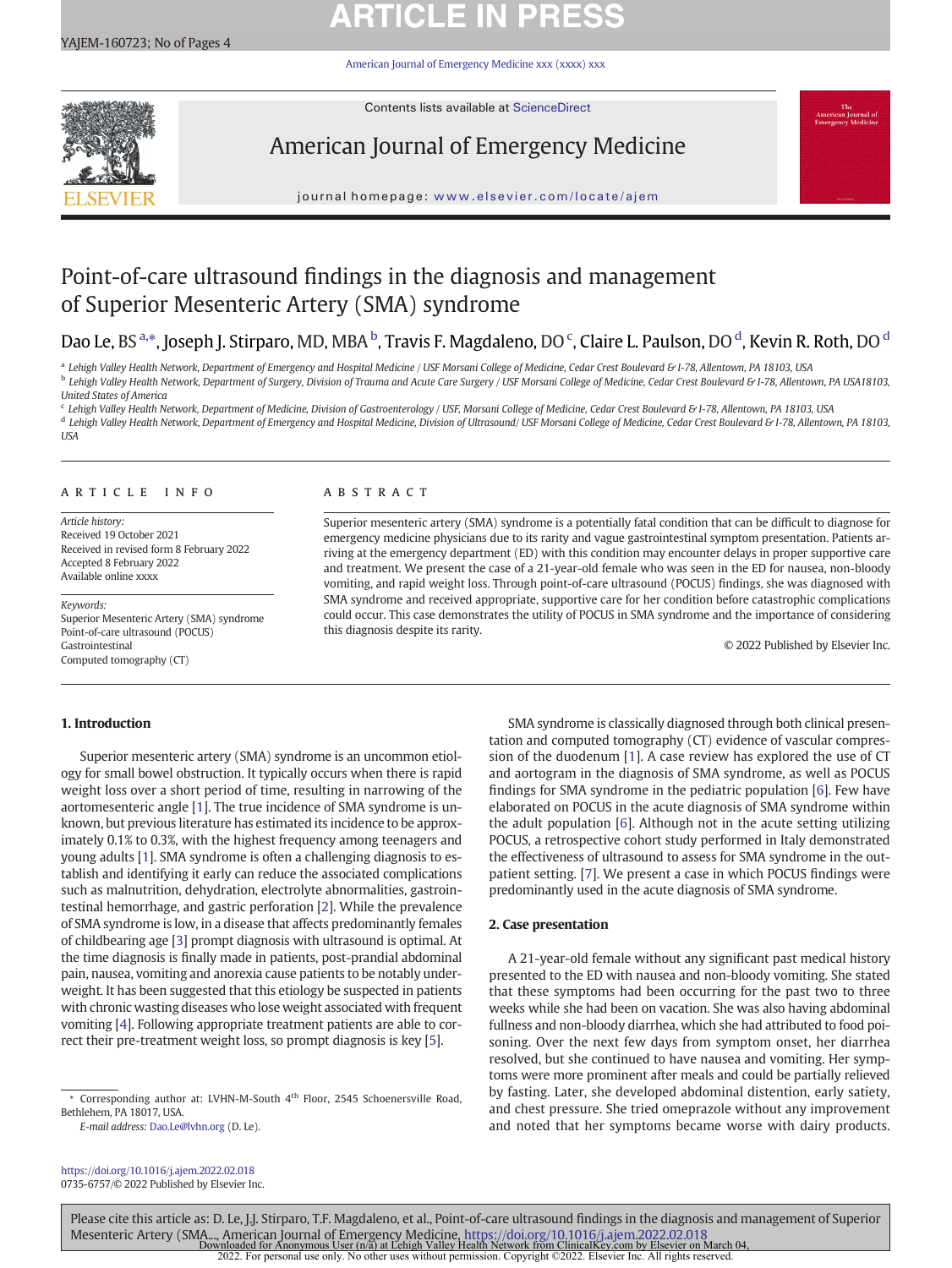Further history showed an unintentional 6-pound weight loss within the last 2 weeks, and an unintentional 25-pound weight loss within the last year. She denied any fevers or significant abdominal pain, and there was no family history of inflammatory bowel disease or personal history of gastrointestinal problems.

On physical examination, the patient was tachycardic but normotensive and afebrile. She did not appear diaphoretic or in acute distress, and on cardiac auscultation, a regular rhythm and rapid rate were heard with no murmurs. Distention was noted during an abdominal examination, but the patient displayed normal bowel sounds and a soft abdomen with no tenderness. Neurological examination showed no abnormalities, and the patient was oriented to person, place, and time. Patient's weight was 92 lbs., height 5'1" and BMI was 17.46 kg/m<sup>2</sup>. Preliminary labs were unremarkable including liver function test results.

The patient was resuscitated with fluids and provided antiemetics. Upon reevaluation the patient felt no improvement in her symptoms of chest and abdominal pressure. She remained tachycardic and was unable to complete an oral challenge of clear liquids. This response to treatment was atypical for a presumed gastroenteritis. Point of care ultrasound (POCUS) was then performed in a systematic approach to seek clarity for the cause of the patient's symptoms and persistent tachycardia. The following techniques were performed – FAST limited abdominal ultrasound, ECHO, IVC/Aorta, bowel, and gallbladder. It should be noted that all images were easily achieved as the patient had little subcutaneous fat and little air artifact within the abdomen. The limited abdominal ultrasound revealed no free fluid. Echocardiography displayed tachycardia but, no pericardial effusion, a normal ejection fraction, and normal right heart size and function. The bowel exam did not show air/fluid levels or dilation but, the stomach in this patient who was vomiting and who couldn't tolerate oral intake for a prolonged period was distended and easily imaged. The IVC had a normal diameter with less than 50% collapsibility. The aorta was normal in diameter but, when Color Doppler was applied, the SMA and Aorta were seen to be in close proximity. A measurement of this distance was taken. The SMA was noted to have a very small aorta mesenteric distance (AMD) and acute aorta mesenteric angle (AMA) (Figs. 1 and 2). The gallbladder had no stones, wall thickening, or pericholecystic fluid. The common bile duct was normal in diameter. Given these POCUS findings and the patient's poor response to treatment, the patient subsequently underwent an IV/oral contrast-enhanced CT which showed a mildly diffuse thickened wall of the colon, suggestive of mild colitis as well as compression of the third portion of the duodenum between the abdominal aorta and SMA ([Fig. 3](#page-3-0)). The compression of the duodenum by the



Fig. 1. Longitudinal view utilizing color flow of the abdominal aorta and superior mesenteric artery. The distance from the aorta to the superior mesenteric artery was measured at 6.0 mm. LRV = left renal vein,  $D =$  duodenum.

### D. Le, J.J. Stirparo, T.F. Magdaleno et al. American Journal of Emergency Medicine xxx (xxxx) xxx

small AMD is consistent with the diagnosis of SMA syndrome. This anatomic finding resulted in moderate dilatation of the patient's stomach, which was noted to have air-fluid levels on CT. The patient was then admitted for additional testing and evaluated by gastroenterology, surgery, and interventional radiology.

During her hospitalization, the patient underwent an additional work-up that confirmed the SMA syndrome diagnosis. This work-up included an upper GI series, which showed mild gastric distention and mild delay of gastric emptying. The third portion of the duodenum exhibited slight extrinsic compression at the midline, but no significant dilation of the second part of the duodenum or bowel obstruction. An enteroscopy was performed and noted a distended second portion of the duodenum with appreciable narrowing from extrinsic compression within the region of the third to fourth portion. The enteroscopy helped to correlate to the radiographic studies. Given her persistent obstructive symptoms and weight loss, the decision was made to initiate enteral feeds via nasojenjunal tube (NJT) which bypassed her narrowed duodenal segment. Following NJT placement and initiation of enteral feeds, she was ultimately discharged after a 7-day hospital stay with plans for close outpatient follow-up. The patient returned approximately one week later for an office visit with NJT still in place receiving tube feeds and resolved symptoms. She was able to gain three pounds in that time.

### 3. Discussion

SMA syndrome is an uncommon but well recognized digestive condition that occurs by definition by compression of the third or transverse portion of the duodenum between the aorta and the superior mesenteric artery [[8\]](#page-4-0). This compression causes partial or complete blockage of the duodenum [[8](#page-4-0)] and may be difficult to recognize and rapidly diagnose due to its association with vague gastrointestinal symptoms such as nausea, vomiting, abdominal pain, anorexia, and weight loss. If SMA syndrome is not recognized in a timely manner, it can result in a duodenal obstruction, which would lead to additional complications [[9](#page-4-0)]. Immediate treatment such as fluid resuscitation, electrolyte correction, total parenteral nutrition, and nasogastric tube (NG) insertion can be crucial in some cases once SMA syndrome is detected. The goal of treatment is to increase the mesenteric fat pad and improve symptoms [[2](#page-3-0)]. A study has shown that approximately 86% of patients respond well to medical management when SMA syndrome is promptly diagnosed and managed. Because this is a very treatable condition with adverse outcomes if not acted upon, early diagnosis is vital to allow enough time for corrective NG tube insertion. Once the NG tube is inserted properly, decompression can happen before obstruction occurs [[10\]](#page-4-0).

Though CT is a more definitive form of diagnosis for SMA syndrome, there are key findings on POCUS that point toward this diagnosis. When assessing for SMA syndrome using POCUS, both the angle of take-off of the SMA from the aorta (referred to as the aortomesenteric angle or AMA) as well as the distance from the SMA to the aorta (aortomesenteric distance or AMD) can be measured. An AMA of less than twenty-five degrees and AMD of less than 8 mm is consistent with SMA syndrome [[11](#page-4-0)]. Other findings include dilation of the first and second part of the duodenum or stomach, abrupt vertical and oblique compression of the mucosal folds (shown in Fig. 1), antiperistaltic flow of barium proximal to the obstruction, relief when the patient is placed in a position that diminishes the drag of the small bowel mesentery or a four to six-hour delay of transit through the gastroduodenal region [\[12\]](#page-4-0). SMA syndrome is also detectable when there is a decrease in the angle with automatic decrease to the length to that criteria- based on the Pythagorean theorem [[13](#page-4-0)]. POCUS is readily available in most emergency departments. This may allow for more rapid diagnosis, immediate resuscitation, and supplemental nutrition if there is any index of suspicion. POCUS should be explored for young patients who present with any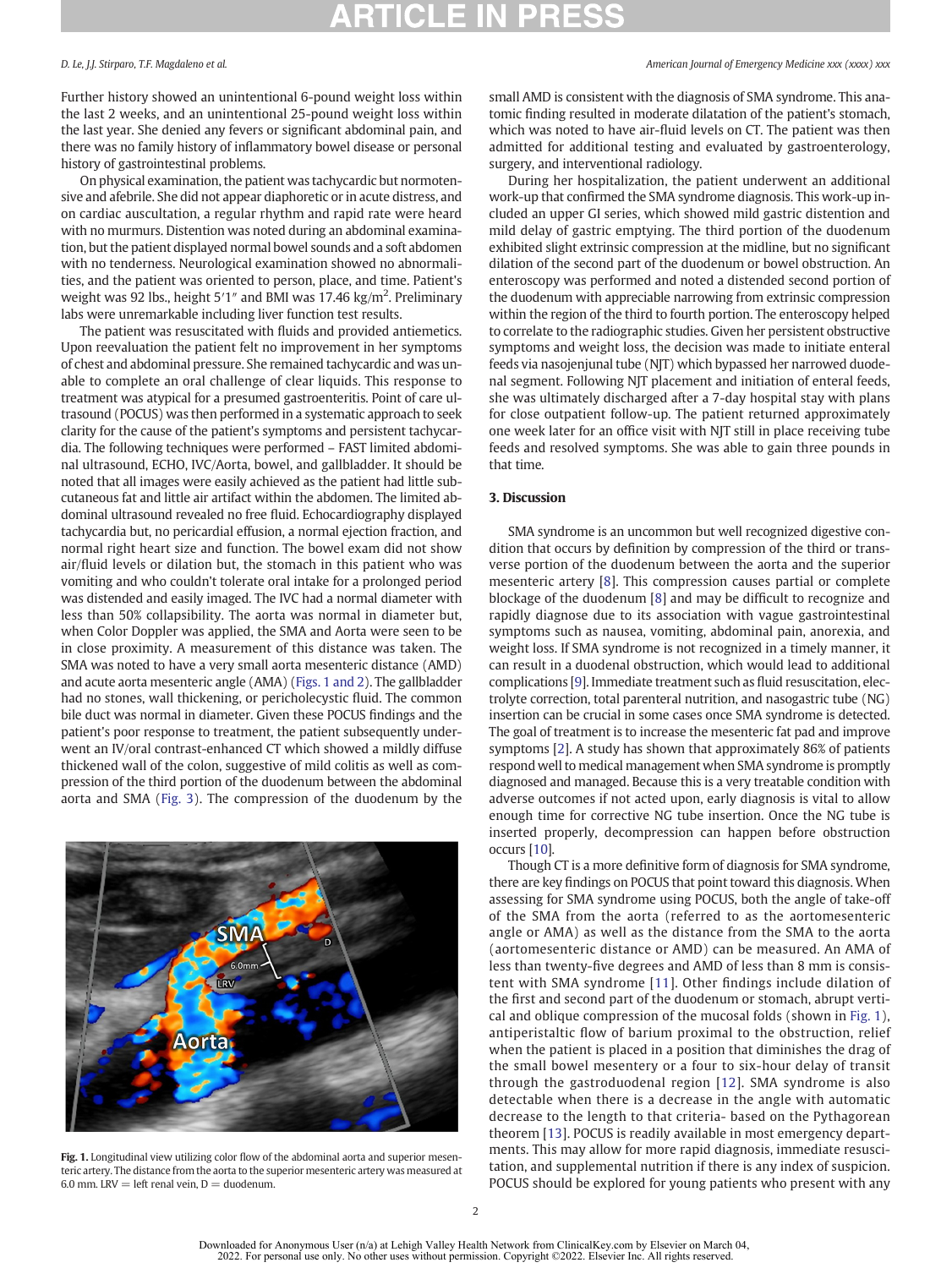<span id="page-3-0"></span>D. Le, J.J. Stirparo, T.F. Magdaleno et al. American Journal of Emergency Medicine xxx (xxxx) xxx





vague gastrointestinal symptoms such as postprandial pain, nausea, vomiting, bloating, abdominal pain, tenderness, or discomfort [[7](#page-4-0)]. Patients who are slight in statue and undergo rapid weight loss should be considered at risk. The use of POCUS in this case was performed as response to treatment was atypical for the presumed diagnosis. The physician performed a systematic POCUS approach which yielded results that were inconsistent with simple gastroenteritis. SMA syndrome should be considered in the differential diagnosis of patients who do not respond to treatment and POCUS can provide clues to hasten definitive diagnostic testing and treatment. Though our patient had normal electrolytes, delayed diagnosis can result in the need for significant fluid resuscitation, electrolyte replacement, and proper nutritional supplementation. This was crucial since the patient was unable to take nutrition orally at the time of her presentation. It is important that ED physicians are aware of both the clinical presentation and POCUS findings in SMA syndrome to prevent any further complications or mortality from this condition.





#### 4. Conclusion

This case demonstrates the potential advantage of utilizing POCUS in a systematic fashion for patients with gastrointestinal symptoms to better characterize structural etiologies. While uncommon, ED physicians should consider SMA syndrome in their differential diagnosis of patients who have risk factors and a clinical course that might suggest the disease.

### Author contributions

All authors provided substantial contributions to manuscript content. All authors gave final approval of the version of the article to be published.

### Declaration of Competing Interest

#### None.

The authors have no outside support information, conflicts or financial interest to disclose. This case report did not receive any specific grant from funding agencies in the public, commercial, or not-forprofit sectors.

### Acknowledgements

The authors would like to acknowledge Joanna Schwab, BA for editing and submission assistance.

#### References

- [1] Salem A, Al Ozaibi L, SMM Nassif, RAGS Osman, Al Abed NM, Badri FM. Superior mesenteric artery syndrome: A diagnosis to be kept in mind (Case report and literature review). Int J Surg Case Rep. 2017;34:84–6. [https://doi.org/10.1016/j.ijscr.](https://doi.org/10.1016/j.ijscr.2017.03.018) [2017.03.018.](https://doi.org/10.1016/j.ijscr.2017.03.018)
- [2] Van Horne N, Jackson JP. Superior mesenteric artery syndrome. [Updated 2021 Jul 21]. StatPearls [Internet]. Treasure Island (FL): StatPearls Publishing; 2021 Jan-. Available from. <https://www.ncbi.nlm.nih.gov/books/NBK482209/>. [Accessed November 29, 2021].
- [3] Welsch T, Büchler M. W, Kienle P: recalling superior mesenteric artery syndrome. Dig Surg. 2007;24:149–56. [https://doi.org/10.1159/000102097.](https://doi.org/10.1159/000102097)
- [4] [Lee CS, Mangla JC. Superior mesenteric artery compression syndrome. Am J](http://refhub.elsevier.com/S0735-6757(22)00103-6/rf0020) [Gastroenterol. 1978;70\(2\):141](http://refhub.elsevier.com/S0735-6757(22)00103-6/rf0020)–50. Aug. [PMID: 717365].